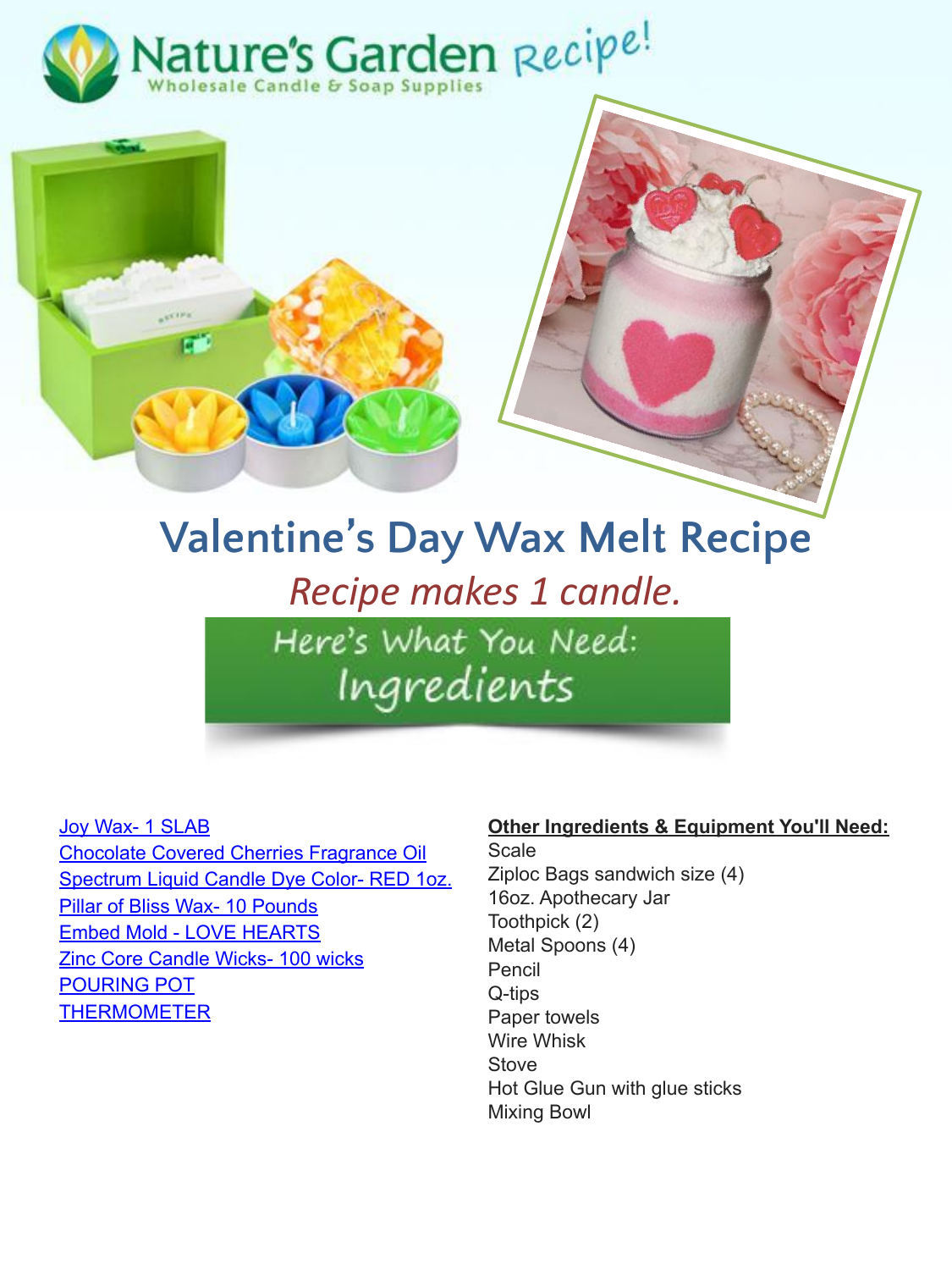

**Step 1:** Prepare the Pink Wax: Using your scale measure out 120 grams of Pillar of Bliss Wax. Place all of this into a Ziploc bag. Next, add 12 grams of fragrance oil. Finally, to this bag add 1 drop Spectrum Red Candle Dye. Seal the Ziploc bag shut and shake until the color is fully disbursed. Then, set aside.

**Step 2:** Prepare the White Wax: This time, measure out 160 grams of Pillar of Bliss Wax. Place the wax into another Ziploc bag. Now, add 16 grams of fragrance oil. Seal the Ziploc bag shut and shake. Then, set aside.

**Step 3:** Prepare the Light Pink Wax: Weigh out another 120 grams of Pillar of Bliss Wax. Place the wax into the third Ziploc. Then, add the 12 grams of fragrance oil. Now, to this bag add 1 toothpick tip of Spectrum Red Candle Dye. Seal the Ziploc bag shut and shake until the color is fully disbursed. Then, set aside.

**Step 4:** Prepare the Red Wax: Again, weigh out 120 grams of Pillar of Bliss Wax and place it in the final Ziploc bag. Next, add 12 grams of fragrance oil. Finally, to this bag add 3 drops Spectrum Red Candle Dye. Seal the Ziploc bag shut and shake until the color is fully disbursed. Then, set aside.

**Step 5:** Using a hot glue gun adhere (2) 51-32-18z zinc wicks to the bottom of your apothecary jar equally spaced.

**Step 6:** Now, lay your apothecary jar on its side; you may want to stop the jar from rolling by using your pencil. Now, using one of your spoons, open the red wax bag and carefully place some of the red wax in the center of the side of the jar. Carefully take the spoon and shape your wax granules into a heart. Once you loosely have the shape, pat the granules down. Then, using a toothpick, rework your heart. Keep repeating these steps until you are happy with the shape and size of your heart. Make sure you press down the granules one last time before proceeding to the next step.

**Step 7:** Using a Q-tip, clean any granules that are out of place away. Next, carefully set your jar right side up. Open the Pink bag of wax and using a spoon gently place some of the wax in the bottom of the jar. Work in between your wicks, and push the wax along the bottom edge. Keep filling in more pink wax until the bottom portion of your jar is filled.